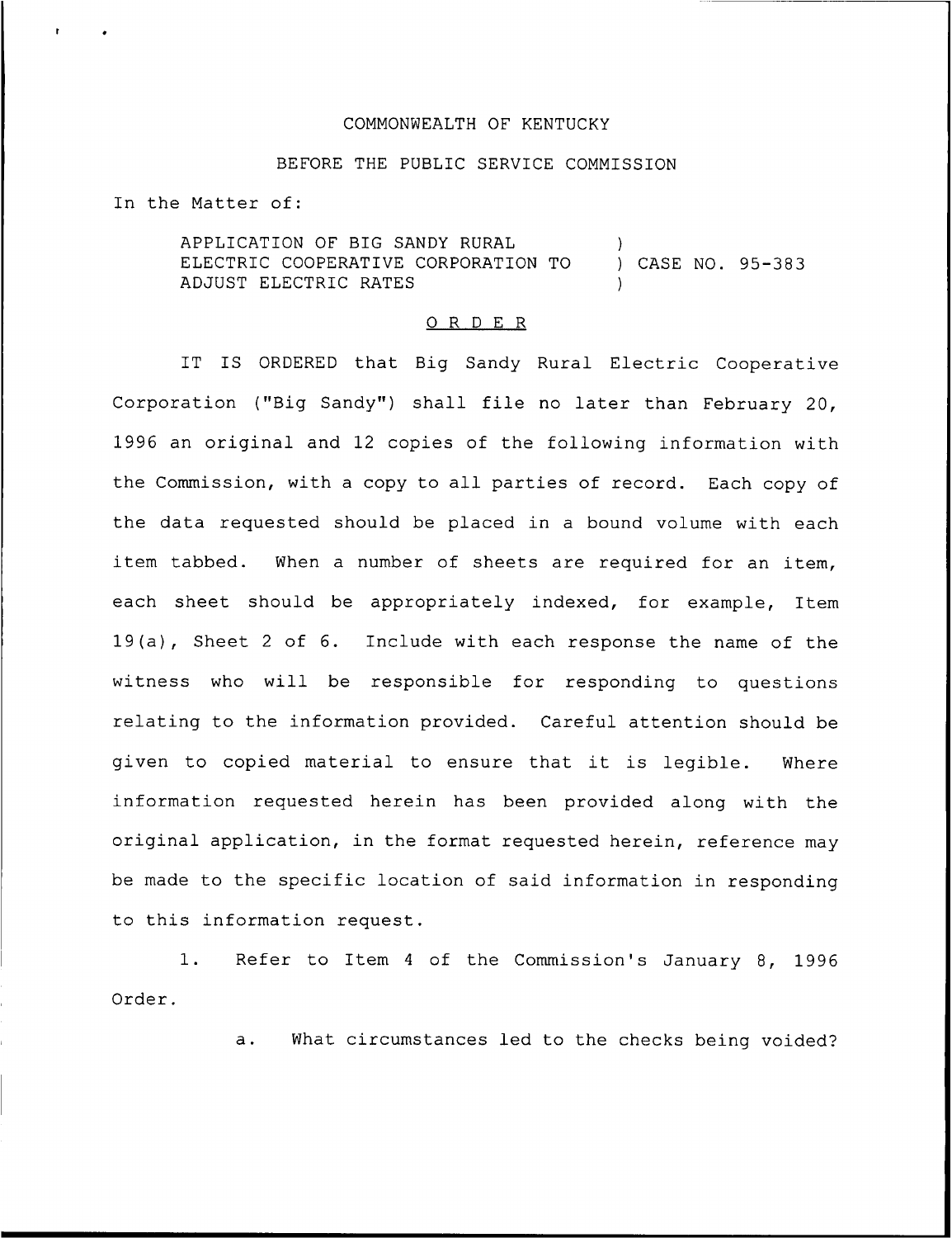b. What is the policy on handling checks that are not cashed?

c. Provide <sup>a</sup> copy of the current policy regarding returned capital credit checks and describe any additional practices which are followed.

2. Provide a breakdown of Donated Capital of \$50,023, Capital Credit Gains of \$11,290, and Capital Gains of \$106,515. Include in this breakdown the date, amount, name of party which is the source of the transaction, nature of expense, and account originally charged.

3. Refer to Item ll of the Commission's January 8, 1996 Order. Explain the rationale for deducting "Hours in excess of 2080" and "Excess vacation payout" from proposed wages.

4. Refer to Exhibit S, pages <sup>5</sup> and <sup>6</sup> of 85, of the Application. Explain the difference between the two columns labeled "Excess Vacation." Include an explanation of the \$26,809 excess vacation for the terminated employee.

5. In light of the response to Item 11 and 12(c) of the January 8, 1996 Order, why has the excess vacation payout of \$14,840 been left in wages?

6. Refer to Item 14, page 1 of 4, of the Commission's January 8, 1996 Order. Provide the job responsibilities for Employees 25, 31, 33, and 39. Explain why these employees have high overtime hours for the last <sup>3</sup> years and the test year.

$$
-2-
$$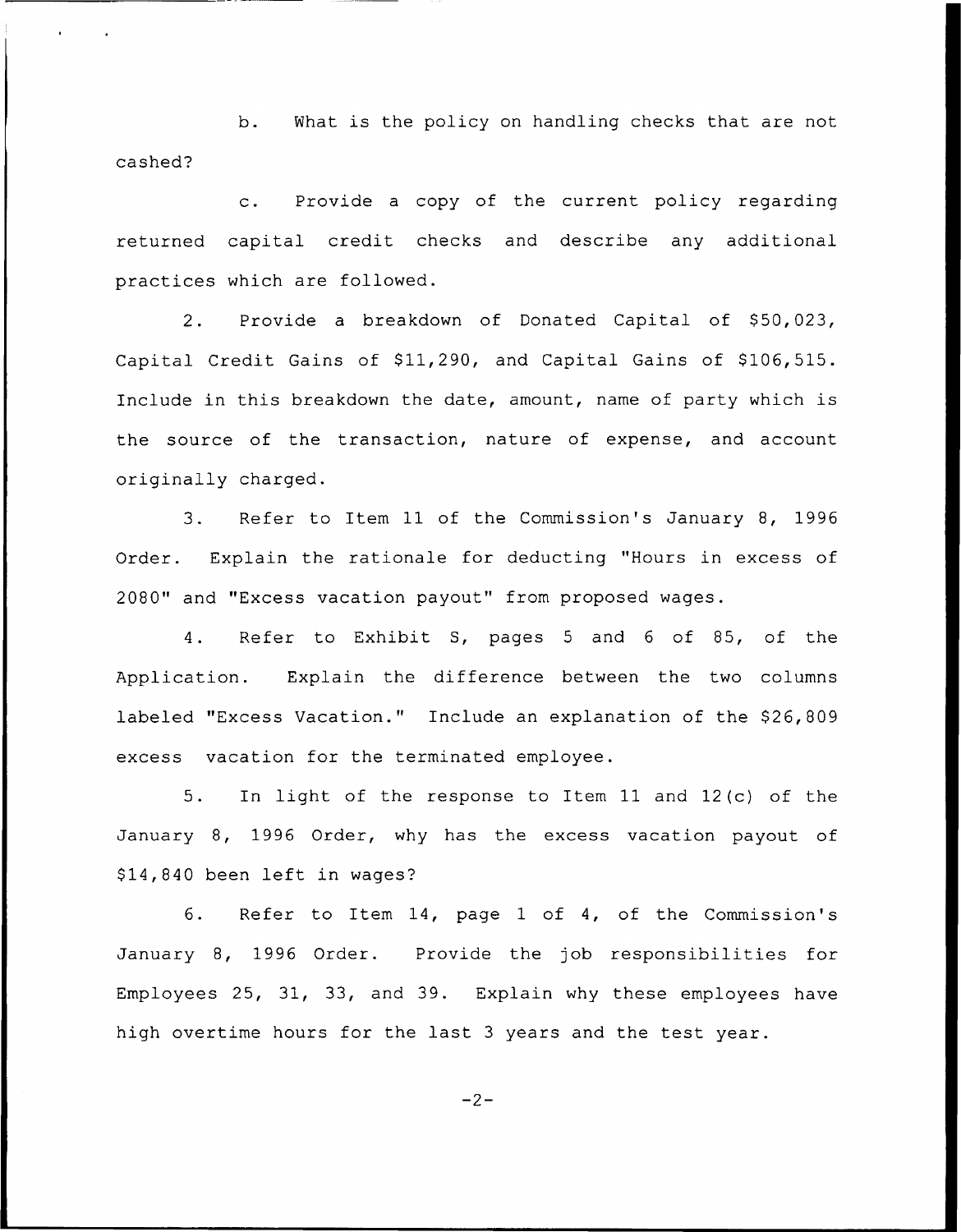7. Refer to Item 15 of the Commission's January 8, 1996 Order.

a. What were the primary factors contributing to the increase in overtime hours from 2,846.5 in 1993 to 4,392.5 in 1994?

b. What were the primary factors contributing to the reduction in overtime hours from 4,392.5 to 2,375 in the test year?

8. Refer to Item 15 of the Commission's January 8, 1996 Order.

a. Why should overtime be included at the test year level?

b. What level should be included in revenue requirements'?

9. Refer to Item 18 of the Commission's January 8, 1996 Order. Why is Big Sandy not including proposed FUTA and SUTA in the corrected adjustment as shown in Exhibit S, page 11 of 85, of the Application'

10. Refer to Item 21 of the Commission's January 8, 1996 Order. Reconcile the workpapers in Item 21 with the vehicle taxes shown in Exhibit S, page 22 of 85, of the Application.

11. Refer to Item <sup>24</sup> of the Commission's January 8, 1996 Order.

a. What are the balances and amounts outstanding as of test year end for the long-term liability and the deferred asset?

 $-3-$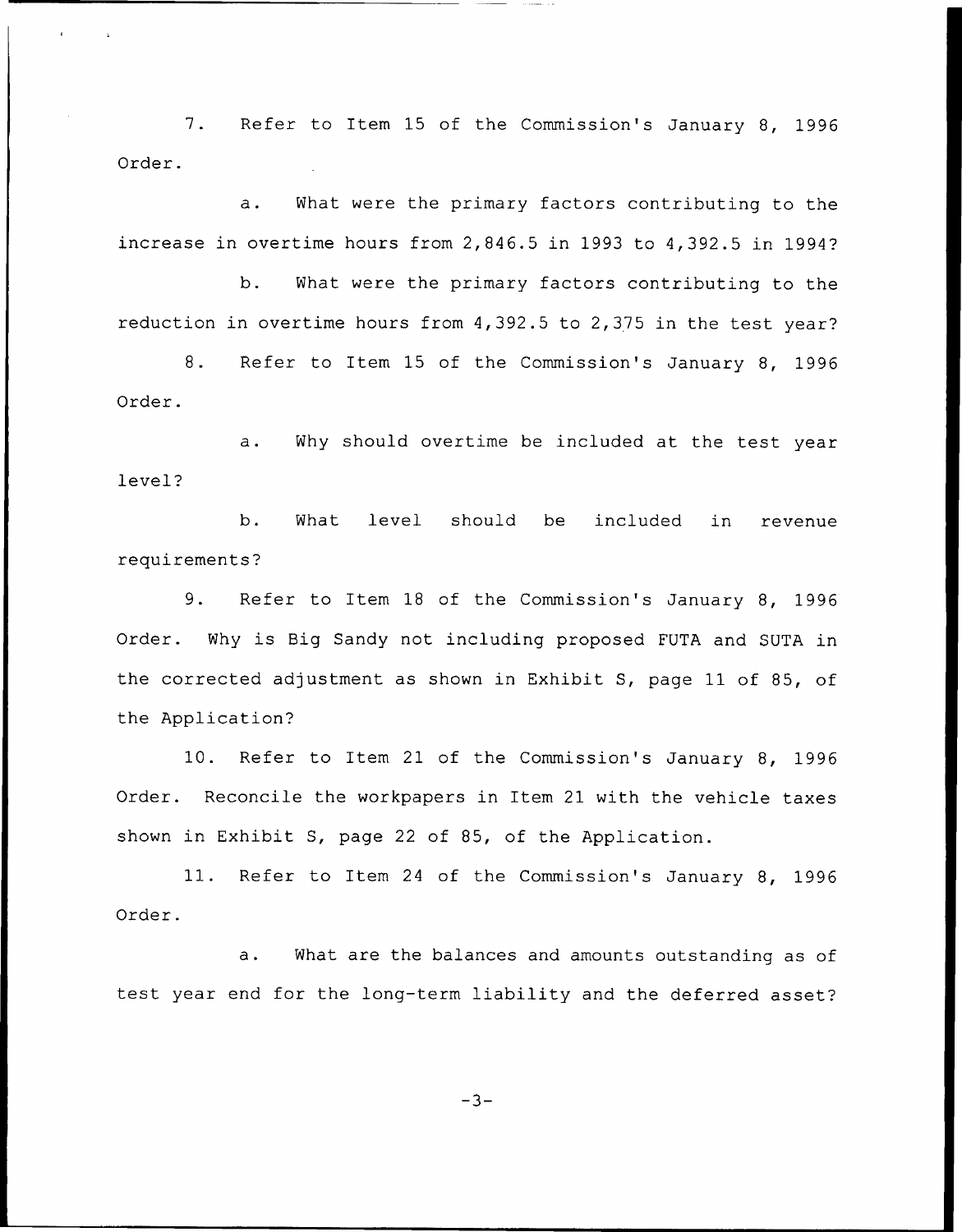b. Explain how Big Sandy determined that the past service pension benefits qualified for treatment under SFAS No. 71.

c. Why is the unpaid past service pension cost of \$ 196,327.86 being amortized'?

d. Why is no amortization expense being recorded for the unpaid past service pension cost'?

e. Why is the unpaid past service pension cost being amortized over a 12 year period?

f. Provide journal entries for the purchase of the past service pension benefits in 1981.

g. Provide journal entries for the unpaid past service pension cost of \$196,327.86 in 1990.

12. Refer to Exhibit <sup>M</sup> of the Application and Item 24 of the January 8, 1996 Order. Reconcile the balances of accounts number 186.6 and number 224.15 with Item 24.

13. Refer to Item 33 of the Commission's January 8, 1996 Order.

a. State the purpose of each Special Board Meeting held during the test year and explain why the business conducted could not have been included in a regular board meeting.

b. Are subscriptions and newsletters included in the National Rural Electric Cooperative Association ("NRECA") dues? If no, provide a breakdown of how Big Sandy's NRECA dues are used.

 $-4-$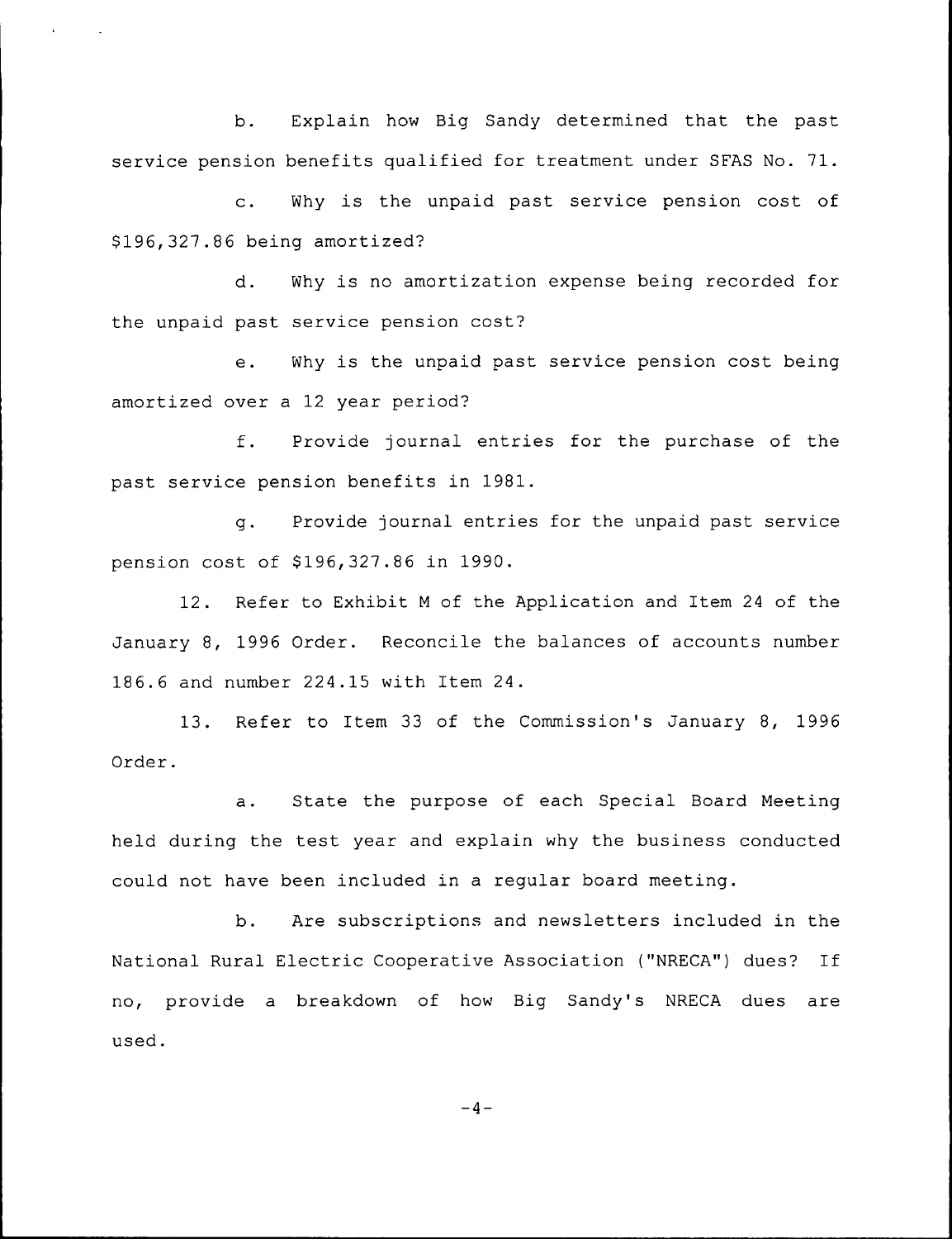14. Refer to Item 39, page <sup>2</sup> of 3, of the Commission's January 8, 1996 Order.

a. How did Big Sandy determine that it would pay Bill Wells 33 1/3 percent of his base salary for services as an consultant? What is Bill Wells' consultant fee?

b. Provide copies of Bill Wells' telephone bills that Big Sandy is currently paying.

15. Refer to Item 40 of the Commission's January 8, 1996 Order. Are the forty-four payments of \$675.73 each Bill Wells' fee? If not, what is the reason for the payments? If yes, reconcile the total amount with that provided in Exhibit 9, page <sup>2</sup> of 12, of the Application.

16. Refer to Item 40 of the Commission's January 8, 1996 Order.

a. Provide copies of all invoices submitted by Bill Wells.

b. Provide an itemized list of all payments made to Bill Wells and the accounts charged.

Provide a schedule of anticipated expenses over the  $\mathbf{c}$ . 12 months following the test year for the services of the consultant.

d. Beyond the 12 months, how long does Big Sandy anticipate these expenses being incurred?

 $-5-$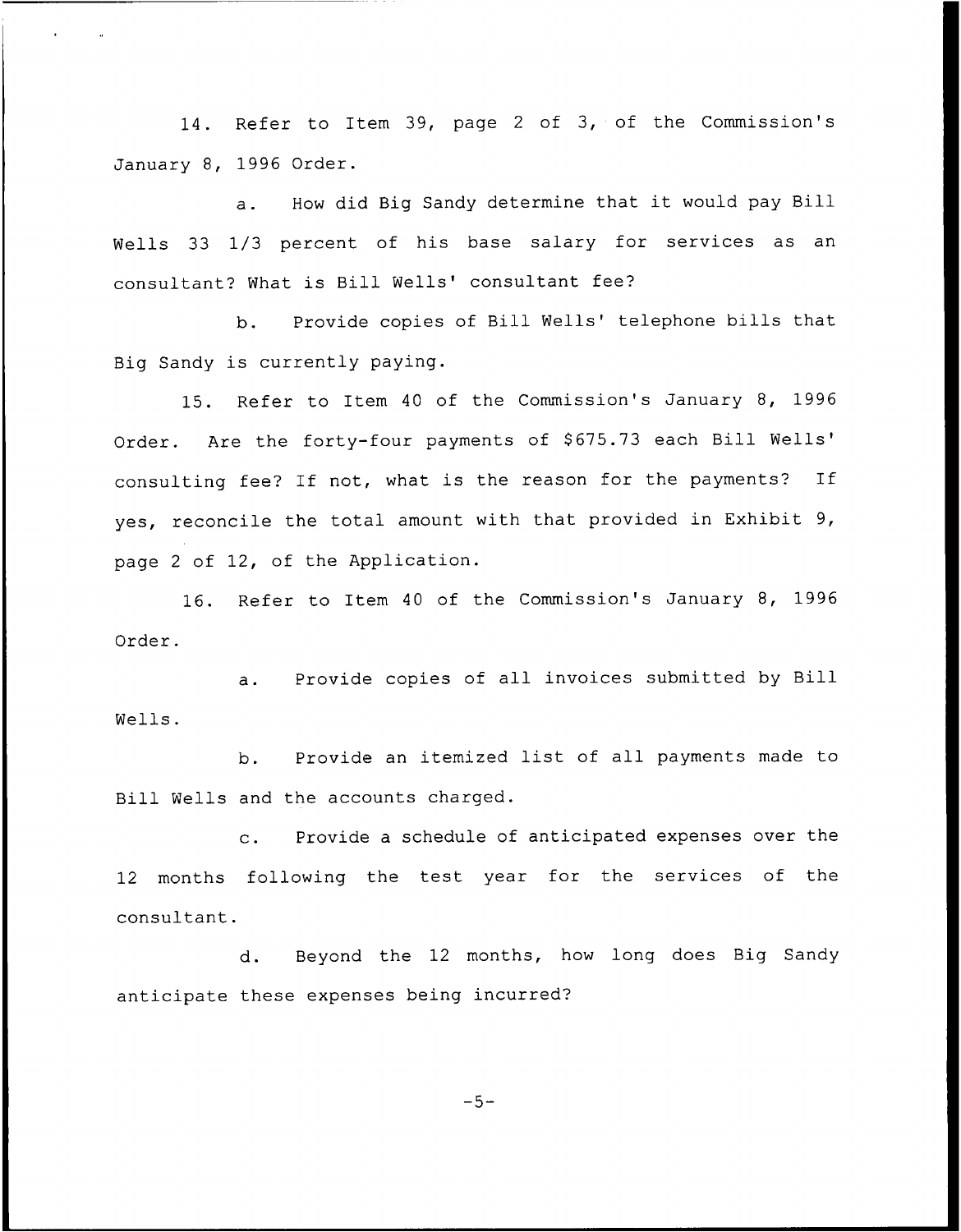17. Refer to Item <sup>40</sup> of the Commission's January 8, 1996 Order and Exhibit 9, page <sup>9</sup> of 12, of the Application. Exhibit <sup>9</sup> states that Bill Wells shall receive ". . . insurance to be paid by the Cooperative monthly." Item <sup>40</sup> states that the retiree is responsible for paying the premiums. Explain the discrepancy.

18. Refer to Item 41 of the Commission's January 8, 1996 Order.

a. Explain Big Sandy's need for two attorneys.

b. Describe the services covered by the monthly retainer.

19. Refer to Item 46(c) of the Commission's January 8, 1996 Order. What is the National Earth Comfort Program?

20. Refer to Item 49 of the Commission's January 8, 1996 Order.

Provide the copies of existing policies and a. describe current practices for achieving the desired equity level, TIER level, and the rotation of capital credits.

21. Refer to Item <sup>24</sup> of the Commission's January 8, 1996 Order.

a. What is the status of the new equity management plan?

b. When does Big Sandy anticipate implementing the new equity management plan?

c. What is the target equity level?

 $-6-$